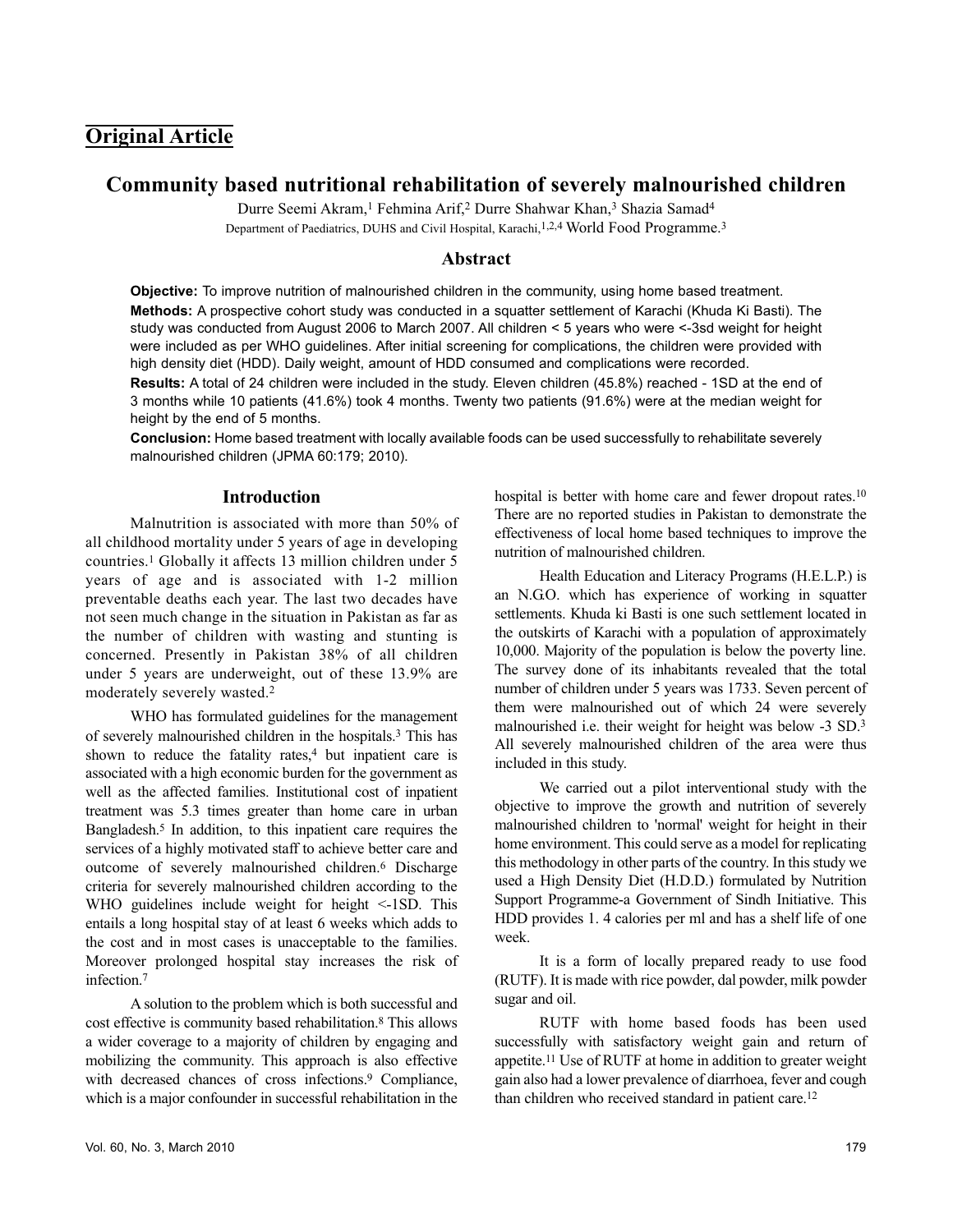### **Methodology**

We used a prospective, cohort study design. All children of both sexes  $\leq$  5 years of age who were  $\leq$  -3SD weight for height according to the WHO classification,<sup>3</sup> were included in the study. An initial baseline survey was done to identify all children who were malnourished. The ones who were severely malnourished were then enrolled. Community Health Workers (CHWs) were identified from the area and initially trained to identify malnourished children, calculate the SD score, identify the danger signs, prepare HDD, and monitor these children for improvement in their nutritional status. After the training, CHW's counseled mothers regarding proper nutrition and diet of children and giving high density dietary supplement. A woman identified from the area prepared the HDD and the CHW's took the required HDD for the children to their respective homes. The first feed was given under direct supervision. The amount consumed in 24 hours was calculated. Initial screening of these children was done to identify any complications such as pneumonia, dehydration, sepsis, severe vomiting and oedema which would require referral to a tertiary care facility for initial stabilization. All children were given vitamin A and other multi vitamins as per WHO guidelines.<sup>3</sup> The children were given iron supplements from the second week for a period of 3 months.

For the first 4-5 days, 100 cal/kg/day were provided which was gradually increased to 120 cal/kg/day over a week. Home made items which included kitchri (rice+lentils), dalia (porridge), banana, chapatti and dal (lentils)were introduced in the diet after the first week along with HDD gradually to provide equal proportions of each and a total of 150 cal/kg/day was targeted as per WHO recommendations.<sup>3</sup>

The patients were monitored daily by the CHW's for the amount of food intake, weight and SD score along with counseling messages.

### **Results**

A total of 24 children were included in the study. The average age of these children was 2.8 years. All the children were < -3SD weight for height. The mean weight of the children was  $7.5 \pm 1.84$  kg. There were 12 males and 12 females. Eleven children (45.8%) reached -1SD weight for height at the end of 3 months period. Ten children  $(41.6\%)$ took 4 months to reach -1SD.One child had an accident and could not follow through with the HDD. Two children developed diarrhoea during the rehabilitation phase. They were continued on supplementary feedings while supportive treatment for diarrhoea was given.

This pilot study successfully demonstrated the rehabilitation of severely malnourished children in their home environment. None of the children had any acute complications and did not require referral to a tertiary care facility. Combination of hospital and community based treatment has been found to achieve satisfactory results.<sup>9</sup> Initial screening of these patients can be done to treat patients with complications in the hospital for the first week and thereafter home treatment can be provided in the community. These children were closely monitored and daily counseling to mothers helped in successful weight gain as almost all the children achieved the desired weight. None had any serious infection during the phase of rehabilitation. This is contrary to hospital based care where the child is exposed to cross infections.<sup>7</sup> Cost of care was minimal as the family was at home and they did not incur traveling cost nor did they have to interrupt their routine work. In addition the child was also safe from infections which would have added to the cost of care. Community based therapeutic programmes in Malawi, Ethiopia, and Sudan have shown the cost effectiveness of community based rehabilitation varying from US \$12 to US \$132/year of life gained.<sup>13</sup>

Compliance was not a problem as the mother did not have to visit a health facility and she got advice at her door step as may be the case in hospital based care.<sup>14</sup>

WHO formulated F100 diet - a liquid based diet has been used in the rehabilitation of severely malnourished children in the hospital.<sup>3</sup> This is not recommended by WHO to be used at home as under unhygienic conditions it can serve as an excellent growth medium for pathogenic bacteria. Non milk diets too have been used but have been found to be less effective.<sup>15</sup> Alternatives to F100 diet suggested are ready to use food (RTUF) from locally available ingredients. These have resulted in higher weight gain than F100.<sup>16</sup>

### **Conclusion**

In this study we used a High Density Diet made from local foods which is easy to prepare, has an adequate shelf life and provides high calories. The diet was accepted and tolerated as evidenced by absence of vomiting or diarrhea as well as satisfactory weight gain. A longer full scale project is planned to further consolidate this approach and use of our locally prepared high density supplement.

The present study demonstrates that home based treatment with locally available foods can be used successfully in rehabilitation of severely malnourished